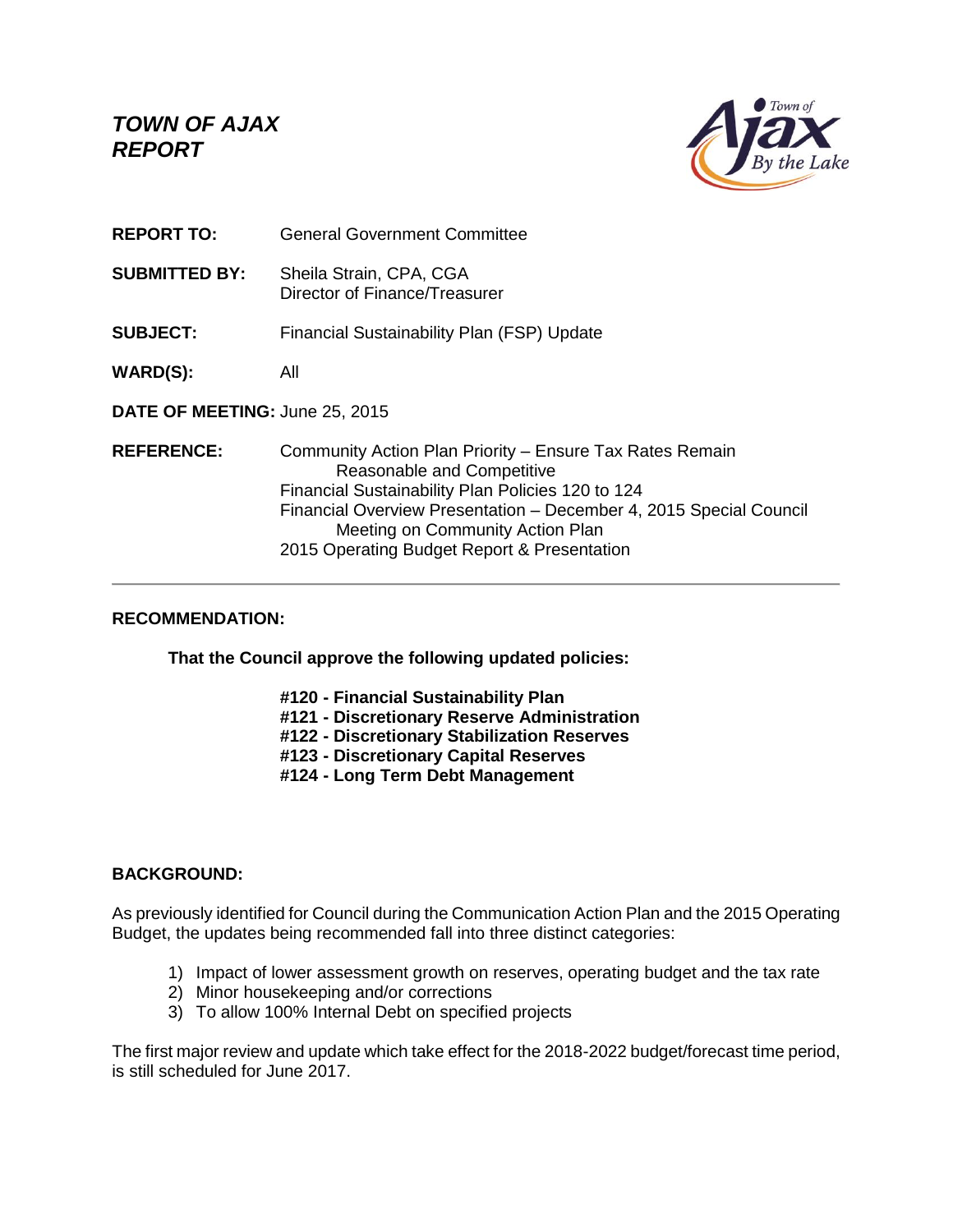### **DISCUSSION:**

The proposed updates for each policy are detailed below:

### *Policy #120 Financial Sustainability Plan*

- Section 5. Financial Reporting
	- o Corrected name to Capital Account Closing *Reports*

## *Policy #121 Discretionary Reserve Administration*

- Section 2. Allocation of Interest Income
	- o New update not identified previously for Council
	- $\circ$  Updated to 2015 budget amount of \$981,100 (was 2013 budget of \$781,100)
	- $\circ$  "Shall" has been replaced by "May"
	- o Provides the flexibility needed to achieve the optimum balance between reserves, operating budget and managing tax rate increases
- Section 3. Annual Increase in General Levy Budget Allocations
	- $\circ$  "Shall increase by a minimum of 25%" of additional taxation revenue generated by Assessment Growth to "*May* increase by a *maximum* of 25%"

### *Policy #122 Discretionary Stabilization Reserves*

No changes; Date and Revision No. changed to confirm that policy was reviewed

#### *Policy #123 Discretionary Capital Reserves*

- Capital Contingency Reserve
	- o In 2) under Capital Budget/LRCF Funding column, deleted redundant wording "not fundable from any other source"
- Post Growth Capital Reserve
	- o Changed 1) under Revenue Source to "*Up to* 15 % of assessment growth"

#### *Policy #124 Long Term Debt Management*

- Section 3 Maximum Debt per Project
	- $\circ$  Under a), added "furniture, fixtures and equipment to the definition of Total Cost of **Construction**
	- $\circ$  Added b) which allows projects up to \$3.0M to be 100% funded from internal debt

## **FINANCIAL IMPLICATIONS:**

There are no costs resulting from the updating of the policies.

#### **COMUNICATIONS:**

The updated policy along with an overview of the changes, will be posted on the Document Management System.